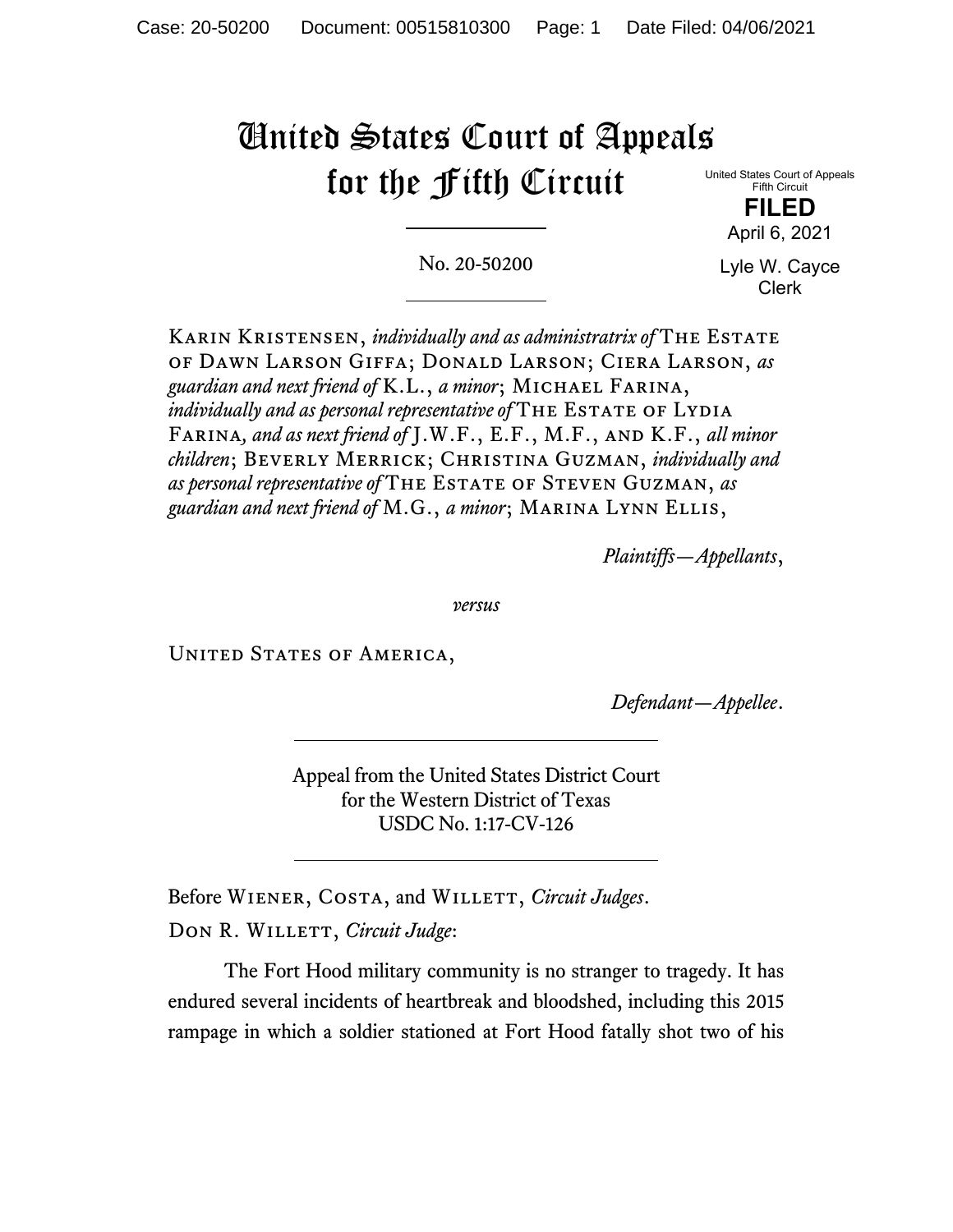neighbors, his wife, and then himself. The victims' families sued the United States under the Federal Tort Claims Act. Following a bench trial, the district court entered final judgment in favor of the United States and dismissed the case with prejudice. We affirm.

I

Specialist Atase Giffa (SPC Giffa), an active-duty enlisted soldier, was stationed at Fort Hood in Texas. SPC Giffa was "a pretty average soldier" within his company, and, prior to this tragic event, he was not "flagged for anything."

SPC Giffa lived off-base in a civilian neighborhood with his wife, Dawn Larson Giffa, and her son from a previous relationship. The Giffas lived two houses down the street from Michael and Lydia Farina and their children. The Giffas lived across the street from Christina and Steven Guzman and their children. The Giffas were friends with the Farinas and the Guzmans.

 In early 2015, SPC Giffa returned home from Army airborne school. Upon his return, the Giffas began to have marital issues stemming from SPC Giffa's upcoming transfer to Fort Bragg in North Carolina.

On February 9, 2015, SPC Giffa and Ms. Giffa had a physical altercation in the driveway of their home. After the altercation, Ms. Giffa called the Killeen Police Department (KPD); Officer Harris went to the Giffas' home, spoke separately with Ms. Giffa and SPC Giffa, and prepared a report.

According to the report, Ms. Giffa called the KPD, stating that "she was assaulted by her husband and she struck him in the head to defend herself." Ms. Giffa told Officer Harris that she had told SPC Giffa that she wanted to leave him, and then they started arguing. During the argument, Ms. Giffa discovered that her social security card and green card were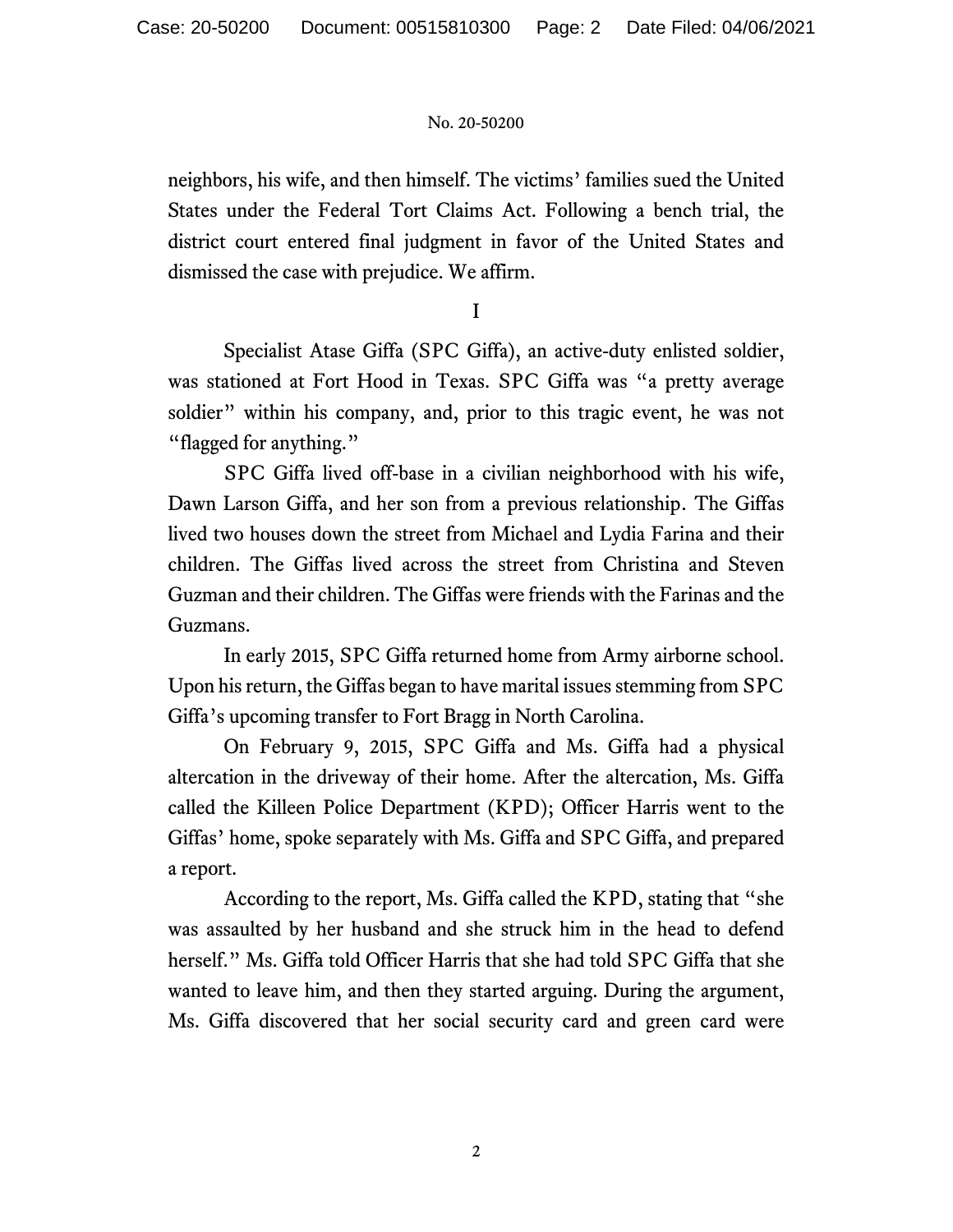missing; she asked SPC Giffa if he had them, which he denied.<sup>1</sup> Ms. Giffa then searched SPC Giffa's vehicle, did not find her cards, and took his military identification card. SPC Giffa reached behind Ms. Giffa's back to grab her wrist to get his card; Ms. Giffa then threw SPC Giffa's card behind his back and slapped him on the face. In her report, Officer Harris listed SPC Giffa as the victim and Ms. Giffa as the offender. Officer Harris also looked for, and did not see, any visible marks on Ms. Giffa. Ms. Giffa did not report that she was hurt when SPC Giffa grabbed her wrist, and she did not express any concern that SPC Giffa would physically harm her.

 That same day, one of SPC Giffa's superiors notified Major Miller, SPC Giffa's commander, about the Giffas' physical altercation. When the Army receives a report of domestic violence involving a servicemember, three Army regulations are triggered: (1) Army Regulation 608-18 (AR 608-18), which details garrison staff responsibilities for handling reports of domestic abuse; (2) Department of Defense Instruction 6400.06 (DODI 6400.06), which sets forth certain procedures for Army company commanders to follow when responding to domestic abuse reports; and (3) Fort Hood Commanding General's Policy Letter #3 (Policy Letter), which specifies the responsibilities of the Family Advocacy Program at Fort Hood.

Major Miller also spoke to SPC Giffa on the same day as the Giffas' physical altercation. Major Miller issued a no-contact order, which required SPC Giffa to stay 500 feet away from Ms. Giffa and to remain in barracks (and away from his home) for a mandatory cooling off period.

 The next day, Major Miller met with SPC Giffa, Ms. Giffa, and other Army personnel at Fort Hood to discuss the Giffas' physical altercation and

<sup>&</sup>lt;sup>1</sup> Ms. Giffa is a Canadian citizen and lawful permanent resident of the United States.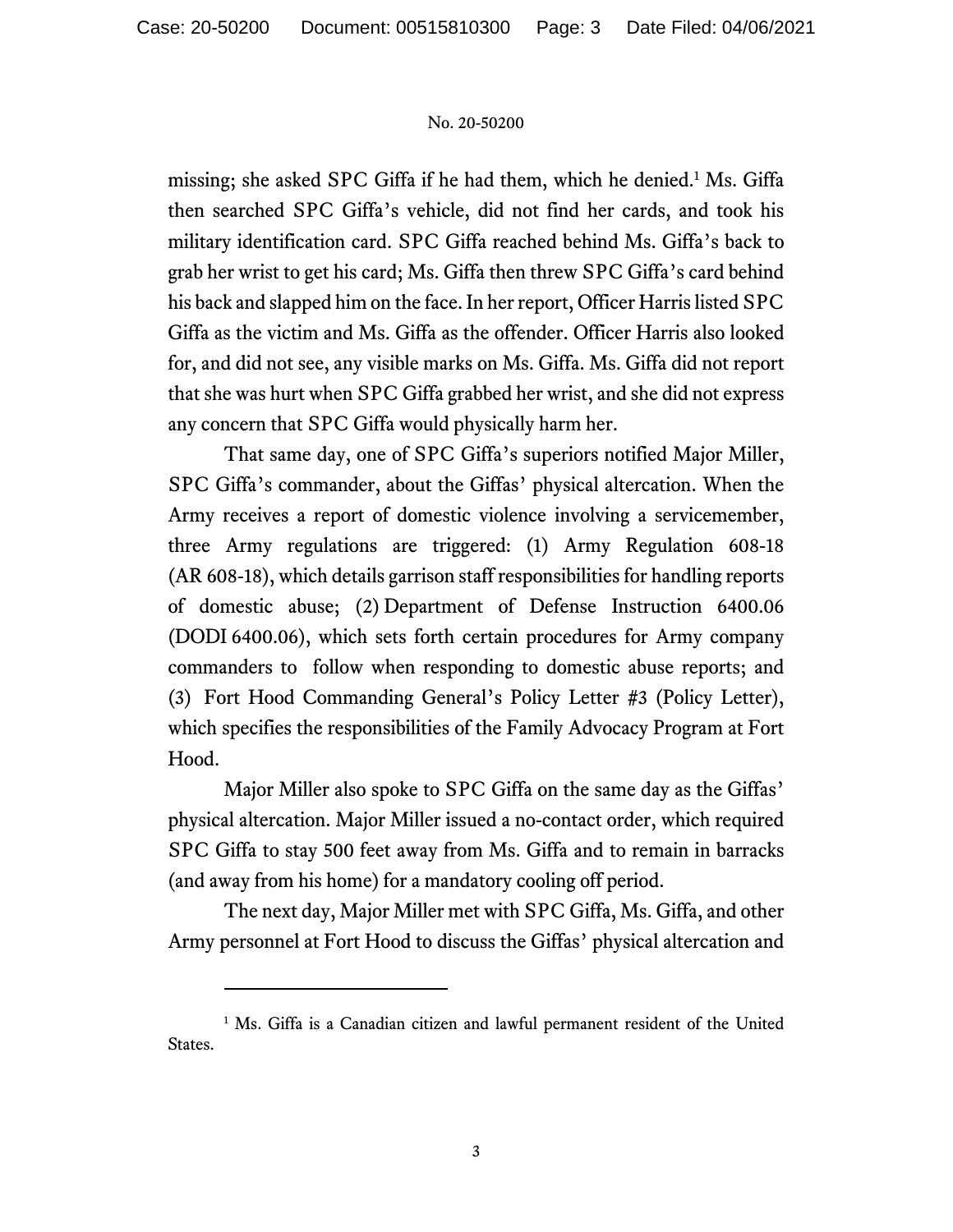Ms. Giffa's allegations that SPC Giffa had stolen her social security card and green card.

During the meeting, Major Miller referred Ms. Giffa to an Army Victim Advocate, whom Major Miller called on Ms. Giffa's behalf. Ms. Giffa met with Kendra Williams, the Victim Advocate, that same day. Williams went over a safety plan with Ms. Giffa; the safety plan provides victims with the name of, and information about, a local, secured shelter. Williams also informed Ms. Giffa about the Army's emergency relief fund, which provides victims with relocation funds if they do not wish to go to the secured shelter. Ms. Giffa chose instead to live with the Farinas, her neighbors.<sup>2</sup> Finally, Williams referred Ms. Giffa to the Army's Family Advocacy Program.

After the meeting, Major Miller filed a report and spoke with her supervising officer about the Giffas' physical altercation. That day, Army officers also went to the Giffas' home to look for Ms. Giffa's cards and to survey the condition of the home. The officers did not find Ms. Giffas' cards, and they did not see any guns, gun cleaning kits, ammunition, or other indications of violence in the home.

 On February 12, three days after the Giffas' physical altercation, the Family Advocacy Program at Fort Hood received notice of the altercation. On February 17, Gwendolyn Farmer, the social worker assigned to the Giffas' case, learned about the Giffas' physical altercation and about Ms. Giffa's allegations of theft against SPC Giffa. Farmer spoke with command about whether SPC Giffa's transfer to Fort Bragg should be postponed or cancelled pending the investigation and scheduled a meeting to speak with SPC Giffa.

<sup>&</sup>lt;sup>2</sup> Officer Harris' report also states that Ms. Giffa intended to stay with her neighbors.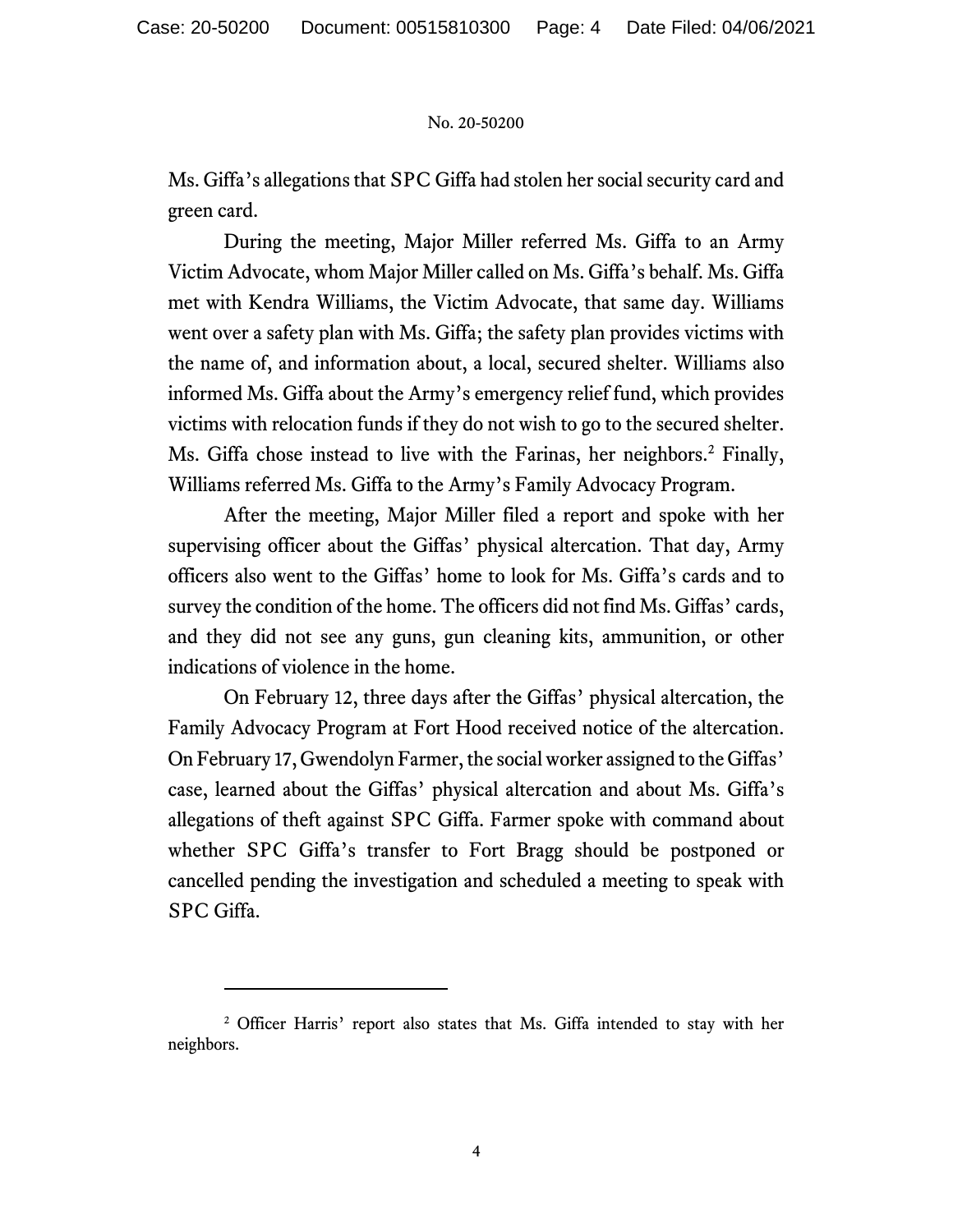On February 19, Farmer met with SPC Giffa to begin the investigation. During the hour-long meeting, SPC Giffa completed a behavioral health intake psychosocial history and assessment, on which he indicated that he was having issues with his wife. Farmer went over the safety plan with SPC Giffa and completed a risk assessment worksheet, which lists different spousal abuse characteristics. Farmer rated SPC Giffa as "mild" for most categories of the risk assessment. Farmer planned to meet with Ms. Giffa a few days later, but, due to the tragic, intervening events giving rise to the claim in this case, that meeting never occurred.

On the night of February 22, SPC Giffa called Ms. Giffa, and she gave him permission to come to the Farinas' home where she had been living since the physical altercation. SPC Giffa asked Ms. Giffa if she would return to their home; after she refused, SPC Giffa left and came back about 10 minutes later with a gun, which he had lawfully purchased the day before.

 Upon his return, SPC Giffa shot and killed Ms. Farina in the Farinas' garage. Mr. and Ms. Guzman heard the shot from their home and walked over to the Farinas' property. SPC Giffa shot Ms. Guzman twice in the Farinas' garage; Ms. Guzman managed to escape to her home and survive her injuries. SPC Giffa shot and killed Mr. Guzman in the Farinas' home. SPC Giffa then dragged Ms. Giffa back to their home where he beat, shot, and killed her before he committed suicide.

The plaintiffs—family members of the three deceased victims brought an action against the United States under the Federal Tort Claims Act (FTCA), alleging that the United States was liable for the Fort Hood Army employees' negligent performance of services under the three Army regulations, which were triggered by the report about the Giffas' physical altercation.

The United States moved for summary judgment, but the district court allowed the case to proceed to trial "given the seriousness of the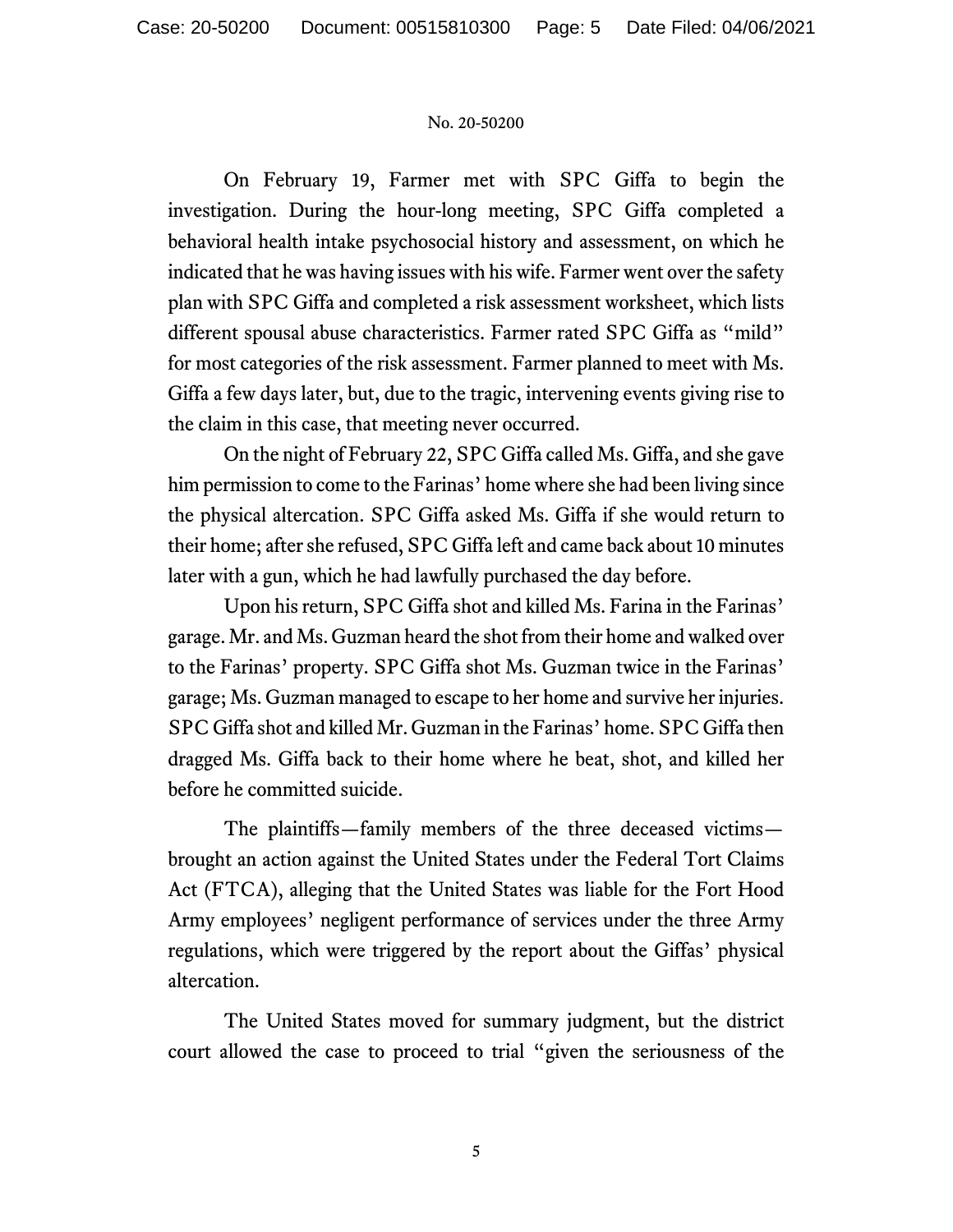matter." After a two-week bench trial, the district court determined that (1) the United States had sovereign immunity under the intentional tort exception of the FTCA as to the claims brought by the plaintiffs, other than Ms. Giffa and her child, and (2) the United States did not negligently undertake a duty to any of the plaintiffs, including Ms. Giffa and her child. The district court also found that the plaintiffs had failed to show proximate causation because SPC Giffa's actions were not foreseeable by the Army. The district court entered final judgment in favor of the United States, dismissing the case with prejudice. The plaintiffs timely appealed.

## II

We review a bench trial's findings of fact for clear error and its conclusions of law de novo.<sup>3</sup> "A finding of fact is clearly erroneous if it is without substantial evidence to support it, the court misinterpreted the effect of the evidence, or this court is convinced that the findings are against the preponderance of credible testimony."<sup>4</sup> There is a "strong presumption" that we should sustain the district court's findings, even though we "might have weighed the evidence differently."<sup>5</sup> And we show "even greater deference to the trial court's findings when they are based on determinations of credibility."6 Therefore, we should not upset the district court's findings

<sup>3</sup> *Villafranca v. United States*, 587 F.3d 257, 260 (5th Cir. 2009). *See also* Fed. R. CIV. P.  $52(a)(6)$  ("Findings of fact . . . must not be set aside unless clearly erroneous  $\dots$ .").

<sup>4</sup> *Becker v. Tidewater, Inc.*, 586 F.3d 358, 365 (5th Cir. 2009).

<sup>5</sup> *Deloach Marine Servs., L.L.C. v. Marquette Transp. Co., L.L.C.*, 974 F.3d 601, 607 (5th Cir. 2020).

<sup>&</sup>lt;sup>6</sup> *Id.* (cleaned up). *See also* FED. R. CIV. P. 52(a)(6) ("[T]he reviewing court must give due regard to the trial court's opportunity to judge the witnesses' credibility.").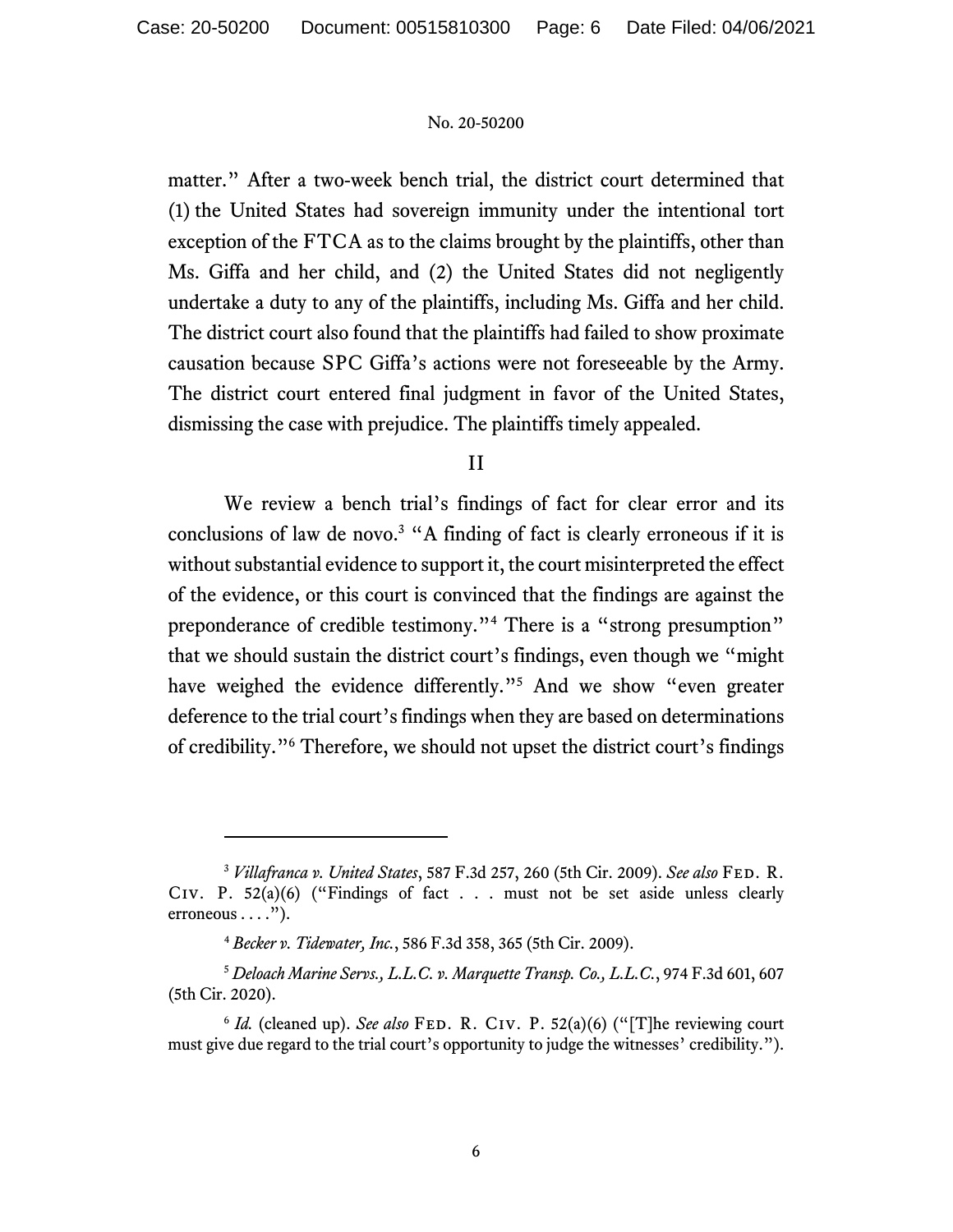of fact unless "we are left with the definite and firm conviction that a mistake has been committed."<sup>7</sup>

## III

Because the allegedly negligent act occurred in Texas, the FTCA relies on Texas law to govern the issue of the United States' liability.<sup>8</sup> To maintain a negligence claim under Texas law, a plaintiff must show "the existence of a legal duty, a breach of that duty, and damages proximately caused by the breach."<sup>9</sup> If the plaintiffs fail to show just one of these elements, then their entire negligence claim fails. Accordingly, we can limit our review to a single element of the negligence claim and affirm on that basis.10

The plaintiffs raise six arguments concerning different elements of their negligence claim: four address the duty element; one addresses the breach element; and one addresses the proximate causation element. Because the plaintiffs' failure to show proximate causation is dispositive, we address only that issue.

We begin by providing the relevant law on proximate causation. Then we discuss the district court's finding on proximate causation, which is a

<sup>7</sup> *Deloach Marine Servs.*, 974 F.3d at 607 (cleaned up).

<sup>8</sup> 28 U.S.C. §§ 1346(b), 2674. *See also Urbach v. United States*, 869 F.2d 829, 831 (5th Cir. 1989).

<sup>9</sup> *IHS Cedars Treatment Ctr. of DeSoto, Tex., Inc. v. Mason*, 143 S.W.3d 794, 798 (Tex. 2004). *See also Allen v. Walmart Stores, L.L.C.*, 907 F.3d 170, 178 (5th Cir. 2018) (citing Texas caselaw).

<sup>10</sup> *See, e.g.*, *Batten v. United States*, 200 F.3d 816 (5th Cir. 1999) (unpublished) (addressing only the district court's finding of no proximate causation when reviewing the district court's determinations, following a bench trial, that the defendant owed no duty and that defendant did not proximately cause the harm to the plaintiffs).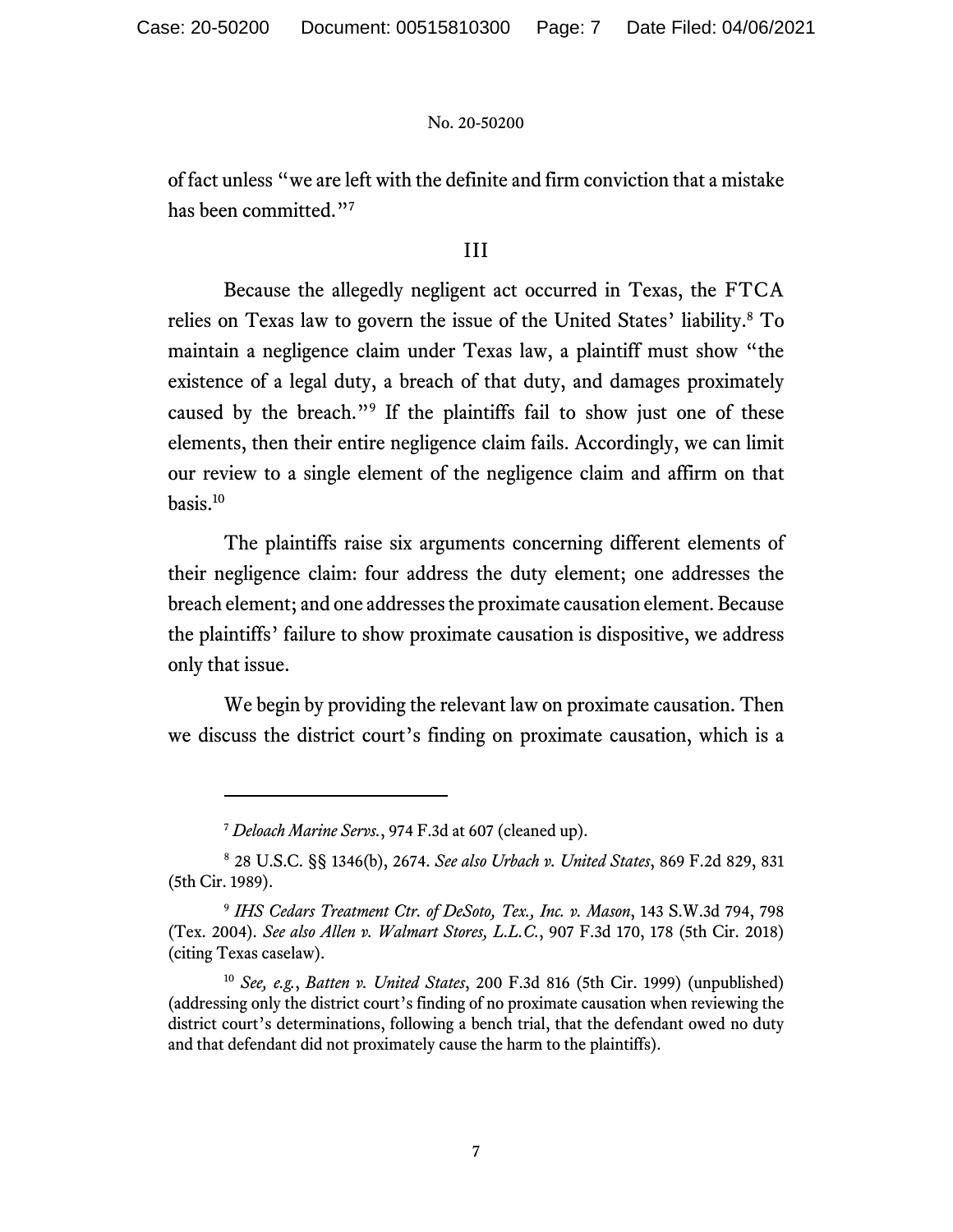question of fact that we review for clear error.<sup>11</sup> Finally, we turn to the plaintiffs' arguments. Because the district court did not commit clear error in finding that the harm to Ms. Giffa and the neighbors was not foreseeable to the Army, we affirm.

## A

Under Texas law, a plaintiff must show both foreseeability and cause in fact to establish proximate causation.<sup>12</sup> Only the former, foreseeability, is at issue in this appeal. "Foreseeability requires that the injury complained of be of such a general character as might reasonably have been anticipated from the defendant's conduct."13 "Generally, a person's criminal conduct is a superseding cause extinguishing liability of a negligent actor" unless the criminal conduct was a foreseeable result of that negligence.<sup>14</sup>

So, to show proximate causation, the plaintiffs needed to establish that Ms. Giffa's and the neighbors' deaths were of such a general character that the Army might have reasonably anticipated their deaths when performing services for the Giffas under the three Army regulations. Plus, the plaintiffs had to show that SPC Giffa's conduct was a foreseeable result of the Army's alleged negligence.

## B

The district court found that the plaintiffs failed to make this showing. The district court noted that there were "no red flags regarding SPC Giffa's

<sup>11</sup> *Urbach*, 869 F.2d at 831.

<sup>12</sup> *IHS Cedars Treatment Ctr.*, 143 S.W.3d at 798.

<sup>13</sup> *Skipper v. United States*, 1 F.3d 349, 352 (5th Cir. 1993) (cleaned up).

<sup>14</sup> *El Chico Corp. v. Poole*, 732 S.W.2d 306, 313–14 (Tex. 1987), *superseded by statute on other grounds as stated in F.F.P. Operating Partners, L.P. v. Duenez*, 237 S.W.3d 680 (Tex. 2007).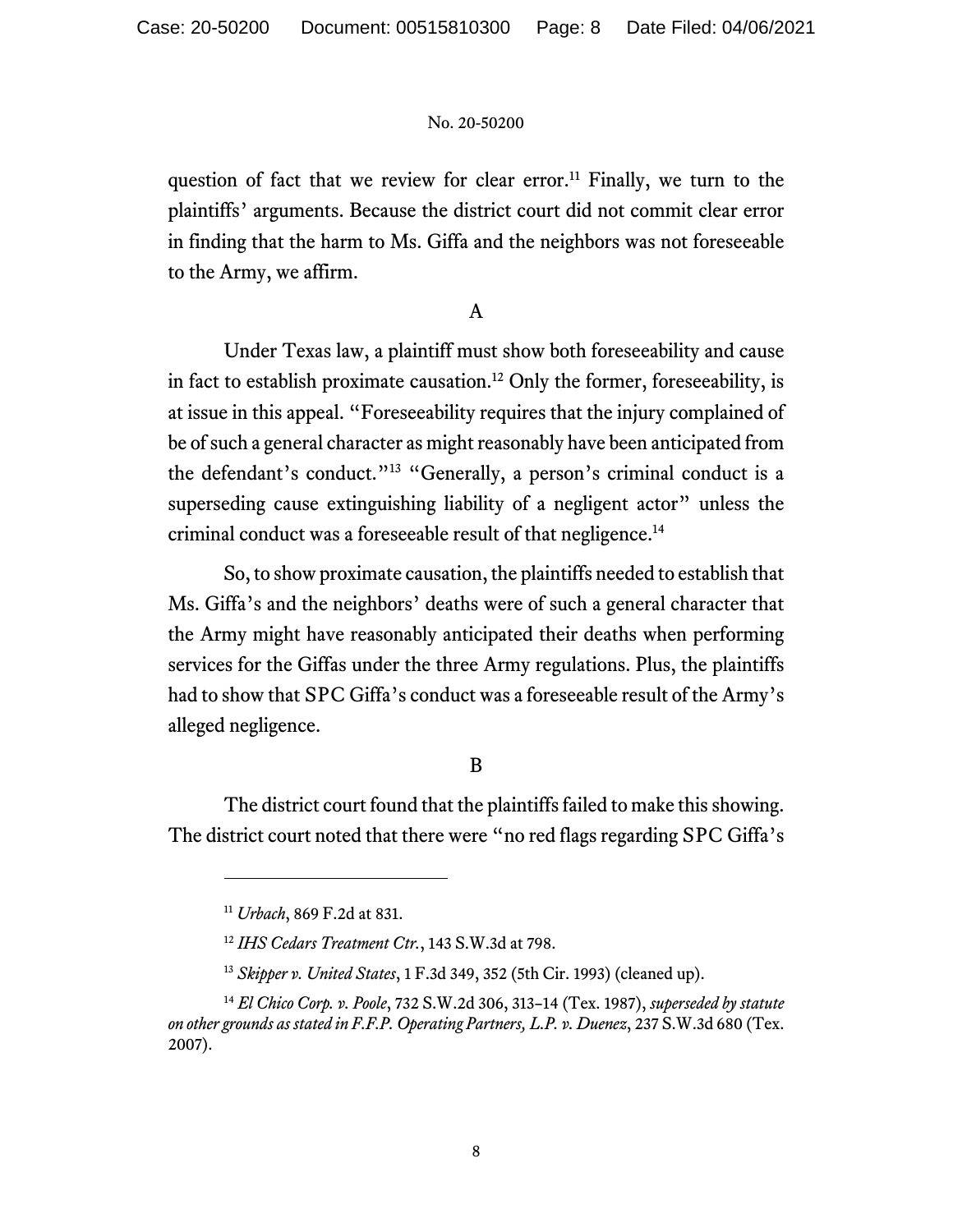behavior" preceding the horrific events on February 22. And the district court observed that the evidence at trial showed that "the Army was getting mixed messages about who was the victim" of the February 9 physical altercation between SPC Giffa and Ms. Giffa. The district court reviewed the evidence and found that the murders and shootings committed by SPC Giffa "could not have been reasonably anticipated by the Army." The district court also found that SPC Giffa's killings were "a superseding, unforeseeable event that could not have been anticipated by the Army based on the information they had during that 12-day period" between the February 9 altercation and the February 22 killings. The district court thus determined that the plaintiffs failed to prove that the Army's alleged breach was the proximate cause of the plaintiffs' injuries.<sup>15</sup>

## C

The plaintiffs challenge the factual and legal bases of the district court's finding that the harm to Ms. Giffa and the neighbors was not foreseeable. First, they claim that the district court's finding went against the great weight of the evidence. But substantial evidence supports the district court's foreseeability finding, including: Farmer's credible testimony that SPC Giffa was low risk on spousal abuse characteristics based on her initial assessment; Major Miller's credible testimony that SPC Giffa was an average soldier and that no Army personnel were aware of domestic disturbances between Ms. Giffa and SPC Giffa before the February 9 physical altercation; Officer Harris' credible testimony that SPC Giffa and Ms. Giffa were calm when she spoke with them immediately after the February 9 physical altercation; and the Fort Hood officers' report that there

<sup>&</sup>lt;sup>15</sup> The district court also determined that the testimony of the plaintiffs' expert, Dr. Deutsch, who surmised that the Army's alleged violations of the regulations was the proximate cause of the plaintiffs' injuries, was not credible.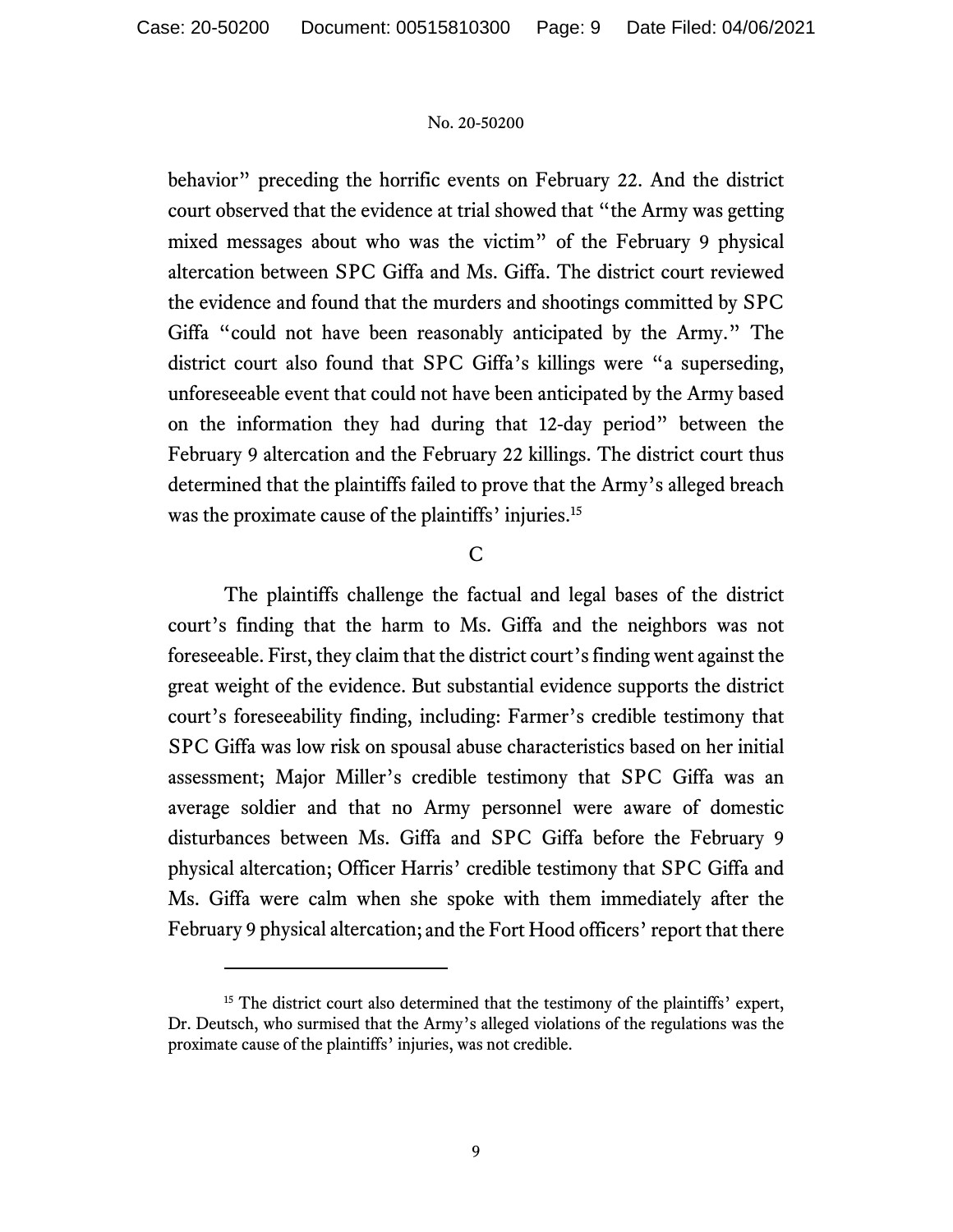were no weapons or signs of domestic disturbances discovered during their search of the Giffas' home. The foregoing evidence involves determinations of credibility, so we must show even greater deference to the district court on its finding of proximate causation. Thus, we find no clear error.

The plaintiffs next contend that the district court used an incorrect legal standard for foreseeability. They claim that the district court should have focused on what Williams, the Victim Advocate, and the Family Advocacy Program reasonably should have known, rather than what Farmer, the social worker, knew. The plaintiffs also assert that the district court "failed to evaluate what would have been known to" Farmer, had she completed her investigation before the February 22 killings. They claim that, if Farmer had finished the investigation, she would have foreseen the harm to Ms. Giffa and the neighbors. This argument fails. The district court found Farmer to be credible, and the undisputed evidence showed that, even if she had received additional information, such as Officer Harris' report of the February 9 altercation, Farmer would not have changed her February 19 assessment of SPC Giffa as low risk on spousal abuse characteristics because the report listed SPC Giffa as the victim and would not have alerted her. The plaintiffs claim that the district court "prevented the cross-examination of the Army's expert psychologist . . . on what assessment should have been done" by Farmer. Even if cross-examination would have changed the district court's credibility determination for Farmer, the district court did not base its finding solely on Farmer's testimony. Instead, the district court supported its foreseeability finding with additional, substantial evidence, including Major Miller's testimony, Officer Harris' testimony, and the Army's search of the Giffas' home.

The plaintiffs also point to Williams' testimony that she foresaw the danger to Ms. Giffa, and they argue that the district court should have given that testimony substantial weight. This argument also fails. The district court